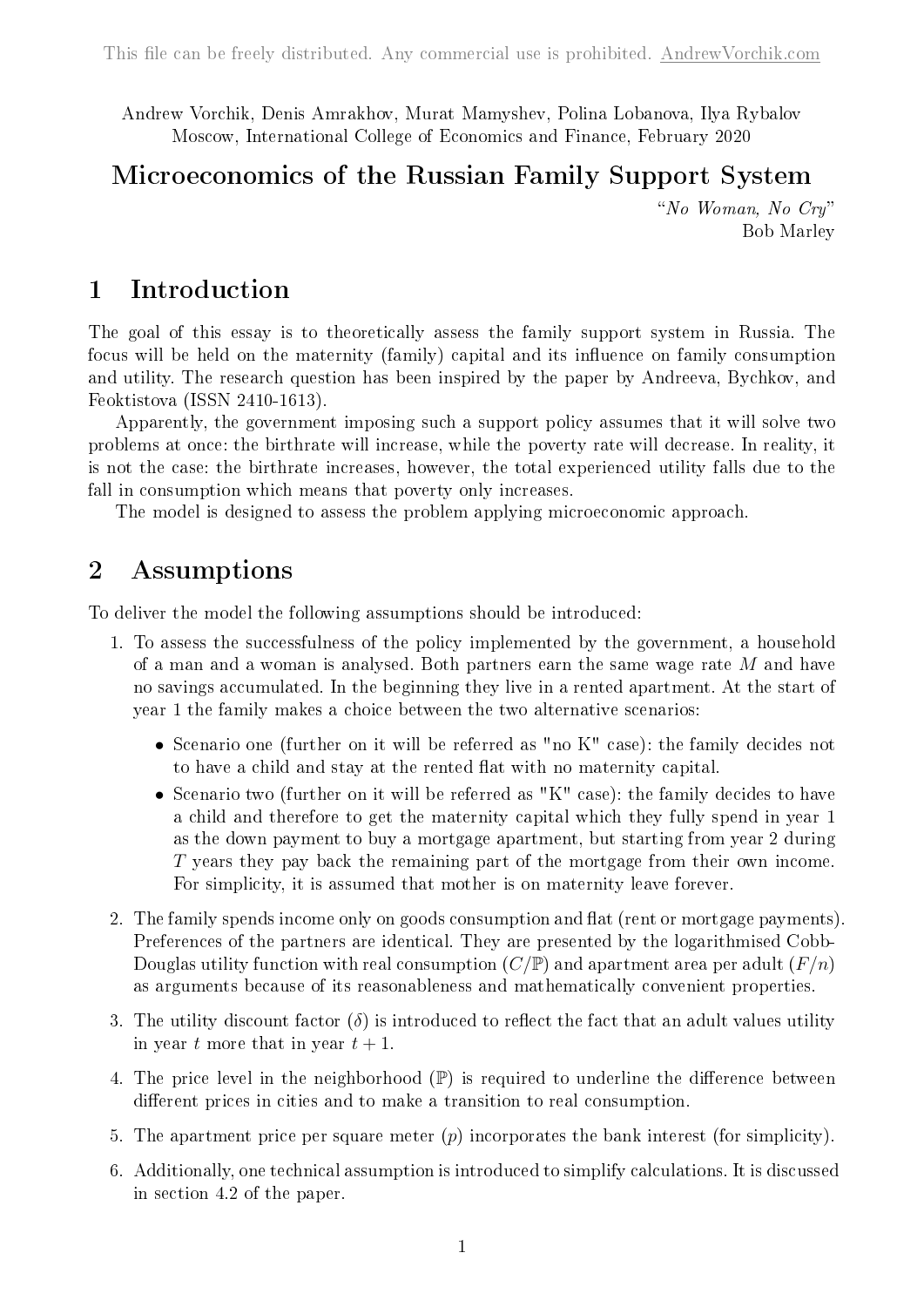

Histograms below illustrate how annual income of the family behaves under each scenario.

## 3 Notations

- $M$  adult's income,  $M > 0$
- $\mathbb{P}$  price level in the neighborhood,  $\mathbb{P} > 0$
- $p$  apartment price per square meter,  $p > 0$
- $r$  annual rent per square meter,  $r > 0$
- $\beta$  time-averaged newborn's consumption as a share from the adult's consumption,  $\beta > 0$
- $\gamma$  consumption weight in the Cobb-Douglas utility function, 0 <  $\gamma$  < 1
- $\delta$  utility discount factor,  $0 < \delta < 1$
- $K$  maternity capital value,  $K > 0$
- $T$  mortgage tenure in years equal to the number of installments excluding the down payment made in year 1,  $T > 0$
- $C$  annual consumption per adult (nominal),  $C > 0$
- $C/\mathbb{P}$  annual consumption per adult (real),  $C/\mathbb{P} > 0$
- $F$  apartment area (regardless property rights),  $F > 0$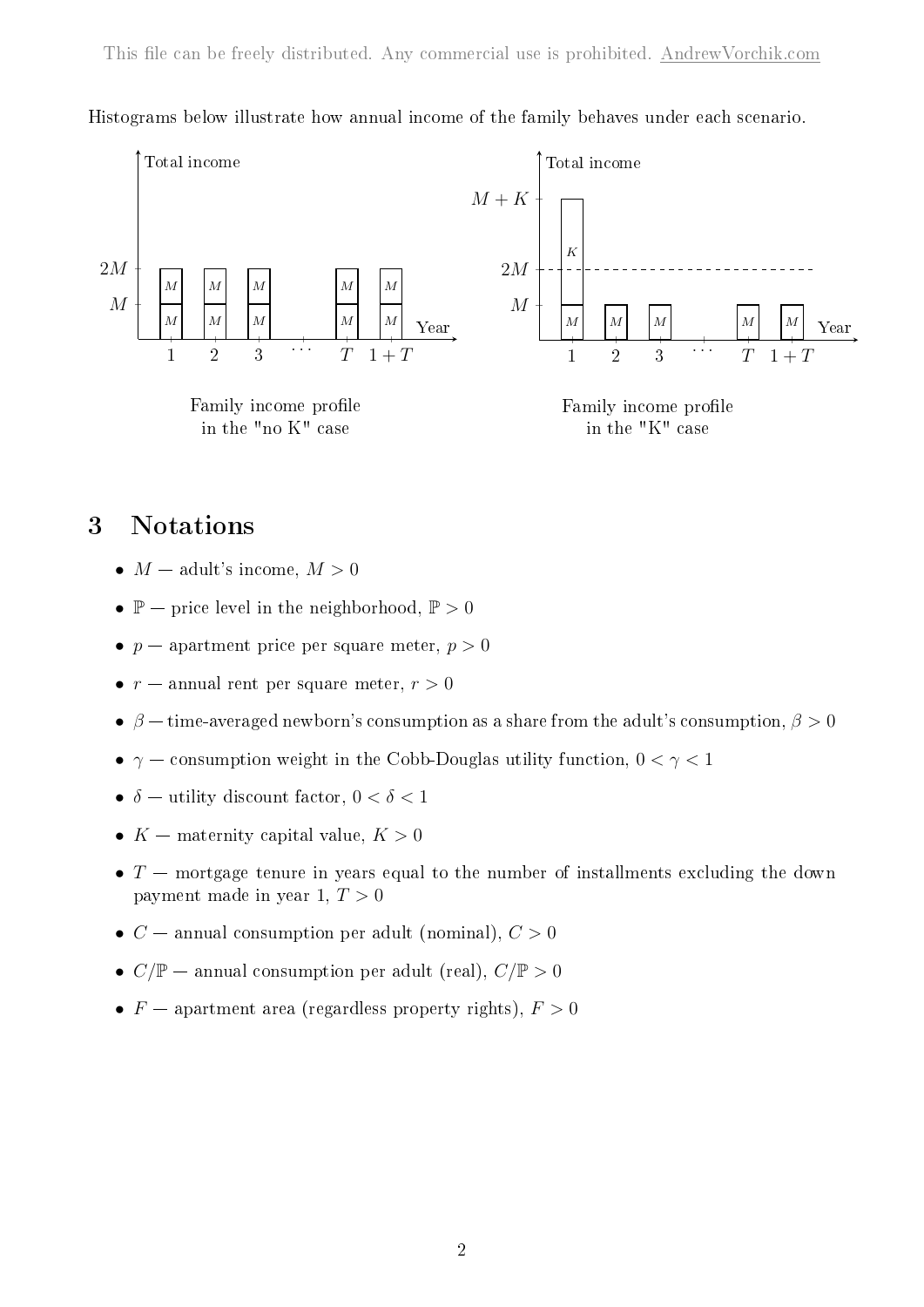## 4 Model Setup

Utility received by an adult during one year is described by the following function:

$$
u\left(\frac{C}{\mathbb{P}}, \frac{F}{n}\right) = \gamma \cdot \ln\left(\frac{C}{\mathbb{P}}\right) + (1 - \gamma) \cdot \ln\left(\frac{F}{n}\right),\,
$$

where  $n$  is the number of consumers in a family expressed in adult equivalents:

$$
n = \begin{cases} 2, & \text{"no K" case} \\ 2 + \beta, & \text{"K" case} \end{cases}
$$

.

The family decides whether to give birth to a child and to receive maternity capital or not. To choose between these two options, they solve two utility maximization problems (UMPs): the first one corresponds to the "no  $K$ " case (no child  $-$  no maternity capital), whereas the second represents the "K" case (one child — maternity capital).

Adults maximize their utility function  $TU_{n\circ K}$  with respect to  $C_0$  and  $F_0$  in the "no K" case and the function  $TU_K$  with respect to  $C_2$  and  $F_1$  in the "K" case. Then optimal pairs  $(C^*,F^*)$ are plugged back to the corresponding total utility functions, and the resulting optimized total utility figures  $TU^*_{n \text{o} K}$  and  $TU^*_K$  are compared. Finally, the case resulting in a larger value of total utility is chosen. Further on  $TU$  functions will be referred as decision utility functions.

### 4.1 "No K" case

In the "no  $K$ " case (no children — no maternity capital) every year each adult receives fixed utility

$$
u_0 = u\left(\frac{C_0}{\mathbb{P}}, \frac{F_0}{2}\right) = \gamma \cdot ln\left(\frac{C_0}{\mathbb{P}}\right) + (1 - \gamma) \cdot ln\left(\frac{F_0}{2}\right).
$$

Implementing discounting we arrive to the total decision utility function given by

$$
TU_{noK} = u_0 + \delta u_0 + \delta^2 u_0 + \dots = (1 + \delta + \delta^2 + \dots)u_0 = \frac{1}{1 - \delta}u_0.
$$

Budget constraint in the "no K" case in the same each year. It is derived as follows:

$$
2M \ge 2C_0 + rF_0 \Rightarrow 2M = 2C_0 + rF_0 \Leftrightarrow C_0 = \frac{2M - rF_0}{2}.
$$

The constraint is binding as otherwise it is possible to rise  $C_0$  and  $F_0$  a bit under the same rent level r, so that the inequality is satisfied but  $u_0$  and therefore  $TU_{n\circ K}$  increases. Thus, UMP in the "no K" case is given by:

$$
\begin{cases}\nTU_{noK} \to \max_{C_0, F_0 \ge 0} \\
s.t. \quad C_0 = \frac{2M - rF_0}{2}\n\end{cases}\n\Leftrightarrow\n\begin{cases}\n\frac{1}{1 - \delta}u_0 \to \max_{C_0, F_0 \ge 0} \\
s.t. \quad C_0 = \frac{2M - rF_0}{2}\n\end{cases}\n\Leftrightarrow\n\begin{cases}\nu_0 \to \max_{C_0, F_0 \ge 0} \\
s.t. \quad C_0 = \frac{2M - rF_0}{2}\n\end{cases}
$$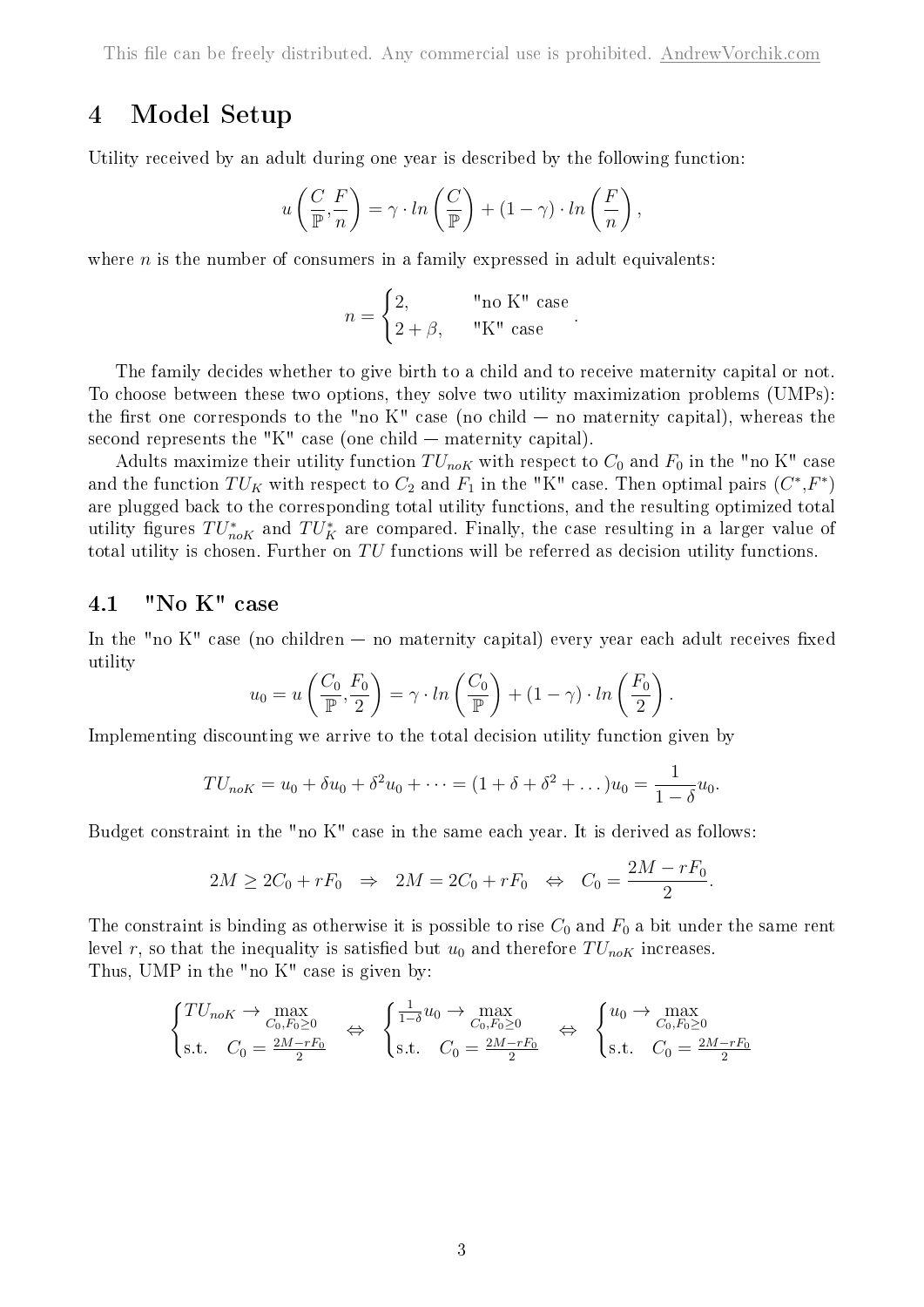### 4.2 "K" case

In the "K" case (one child — maternity capital) utility  $u_1$  received by an adult in year 1 differs from the annual utility  $u_2$  he/she receives starting from year 2. The reason is that consumption in year 1  $(C_1)$  exceeds that in each of the subsequent years  $(C_2)$  since in year 1 the family pays for mortgage from the maternity capital, not from their own earnings:

$$
u_1 = u\left(\frac{C_1}{\mathbb{P}}, \frac{F_1}{2+\beta}\right) = \gamma \cdot \ln\left(\frac{C_1}{\mathbb{P}}\right) + (1-\gamma) \cdot \ln\left(\frac{F_1}{2+\beta}\right)
$$

$$
u_2 = u\left(\frac{C_2}{\mathbb{P}}, \frac{F_1}{2+\beta}\right) = \gamma \cdot \ln\left(\frac{C_2}{\mathbb{P}}\right) + (1-\gamma) \cdot \ln\left(\frac{F_1}{2+\beta}\right)
$$

Decision utility function in the "K" case is given by

$$
TU_K = u_1 + \delta u_2 + \delta^2 u_2 + \delta^3 u_2 + \dots = u_1 + (\delta + \delta^2 + \delta^3 + \dots)u_2 = u_1 + \frac{\delta}{1 - \delta}u_2.
$$

At this stage a simplifying assumption was used. Since the installment happening in year  $1+T$ finalizes the mortgage repayment, then starting from the next year consumption per person will rise. Hence, in the long run annual utility received by a family member exceeds  $u_2$ . However, to simplify calculations the decision utility function  $TU_K$  is computed as if annual utility takes the value of  $u_2$  from year 2 forever. The expression above underestimates the  $TU_K$  function, but as delayed utilities are discounted almost completely then for all reasonable values of  $\delta$  and T the difference between actual  $TU_K$  and the proposed approximation can be neglected.

After giving birth the mother stops working and as a result annual income of the family is earned by husband only and equals  $M$ . Note that in year 1 all this income is spent on consumption of adults and the baby:

$$
C_1 = \frac{M}{2 + \beta} = const.
$$

In years from 2 to  $1 + T$  income is spent on consumption of the family members and mortgage payments. Thus, the budget constraint in the "K" case takes form

$$
M \ge (2+\beta)C_2 + \frac{pF_1 - K}{T} \Rightarrow M = (2+\beta)C_2 + \frac{pF_1 - K}{T} \Leftrightarrow
$$
  

$$
\Leftrightarrow C_2 = \frac{M - \frac{pF_1 - K}{T}}{2+\beta} \Leftrightarrow C_2 = \frac{(MT + K) - pF_1}{(2+\beta)T}.
$$

The constraint is binding as otherwise it is possible to rise  $C_2$  and  $F_1$  a bit under the same apartment price p, so that the inequality is satisfied but  $u_1$  and  $u_2$  increase, and therefore  $TU_K$ also increases.

So, UMP in the "K" case is given by:

$$
\begin{cases}\nTU_K \to \max_{C_2, F_1 \ge 0} \\
\text{s.t.} \quad C_1 = \frac{M}{2+\beta} \\
C_2 = \frac{(MT+K) - pF_1}{(2+\beta)T}\n\end{cases}\n\Leftrightarrow\n\begin{cases}\nu_1 + \frac{\delta}{1-\delta}u_2 \to \max_{C_2, F_1 \ge 0} \\
\text{s.t.} \quad C_1 = \frac{M}{2+\beta} \\
C_2 = \frac{(MT+K) - pF_1}{(2+\beta)T}\n\end{cases}
$$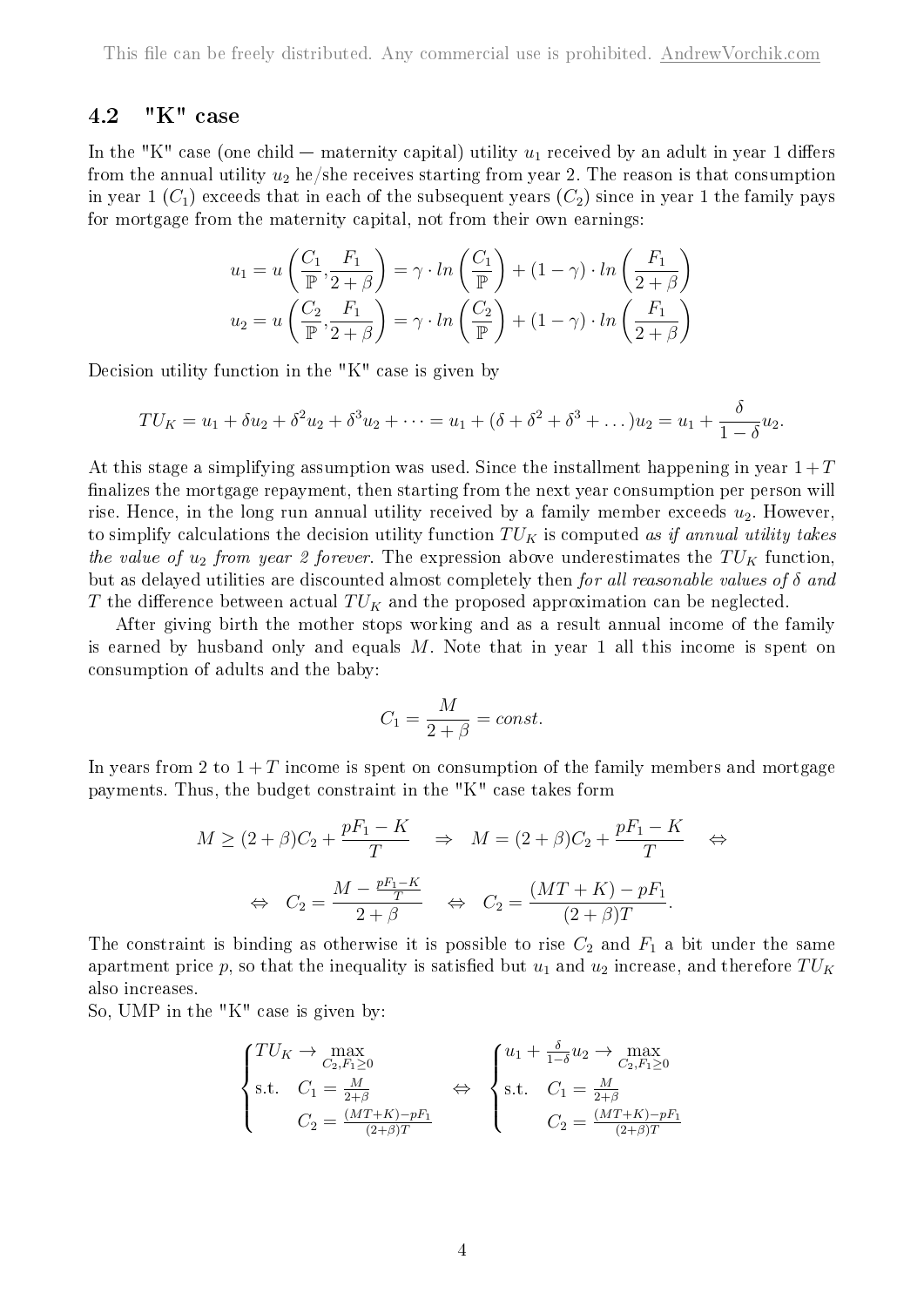Graphs below illustrate UMPs' solutions for the situation when family chooses to give birth  $(TU^*_{n \in K} < TU^*_K)$ . Maternity capital allows them to increase apartment area  $(F_0^* < F_1^*)$ , but starting from year 2 nominal consumption per adult falls  $(C_0^* > C_2^*)$ .



Choice in the "no K" case

Choice in the "K" case

### 4.3 Aims of the Model

The aims of the model are:

- 1. To solve the two outlined UMPs and to find the optimal  $C^*$  and  $F^*$  in each case.
- 2. To find the minimum level of maternity capital  $K_{min}$  under which the family chooses the "K" case (to give birth) over the "no K" case (further on the value  $K_{min}$  will be refered as separating capital level).
- 3. To analyze the effects of different variables (especially, income) on  $K_{min}$ .
- 4. To demonstrate that the give-birth "K" case leads to a decrease in welfare (calculated as non-discounted sum of experienced utilities).

These aims are accomplished one by one in the next part of the paper.

# 5 Derivation

### 5.1 Solution of UMPs

### "No K" case

UMP in the "no K" case results in the following expressions for maximizers:

$$
\begin{cases} u\left(\frac{C_0}{\mathbb{P}}, \frac{F_0}{2}\right) \to \max_{C_0, F_0 \ge 0} \\ \text{s.t.} \quad C_0 = \frac{2M - rF_0}{2} \end{cases} \Rightarrow \begin{cases} C_0^* = \gamma M \\ F_0^* = \frac{(1 - \gamma) \cdot 2M}{r} \end{cases}
$$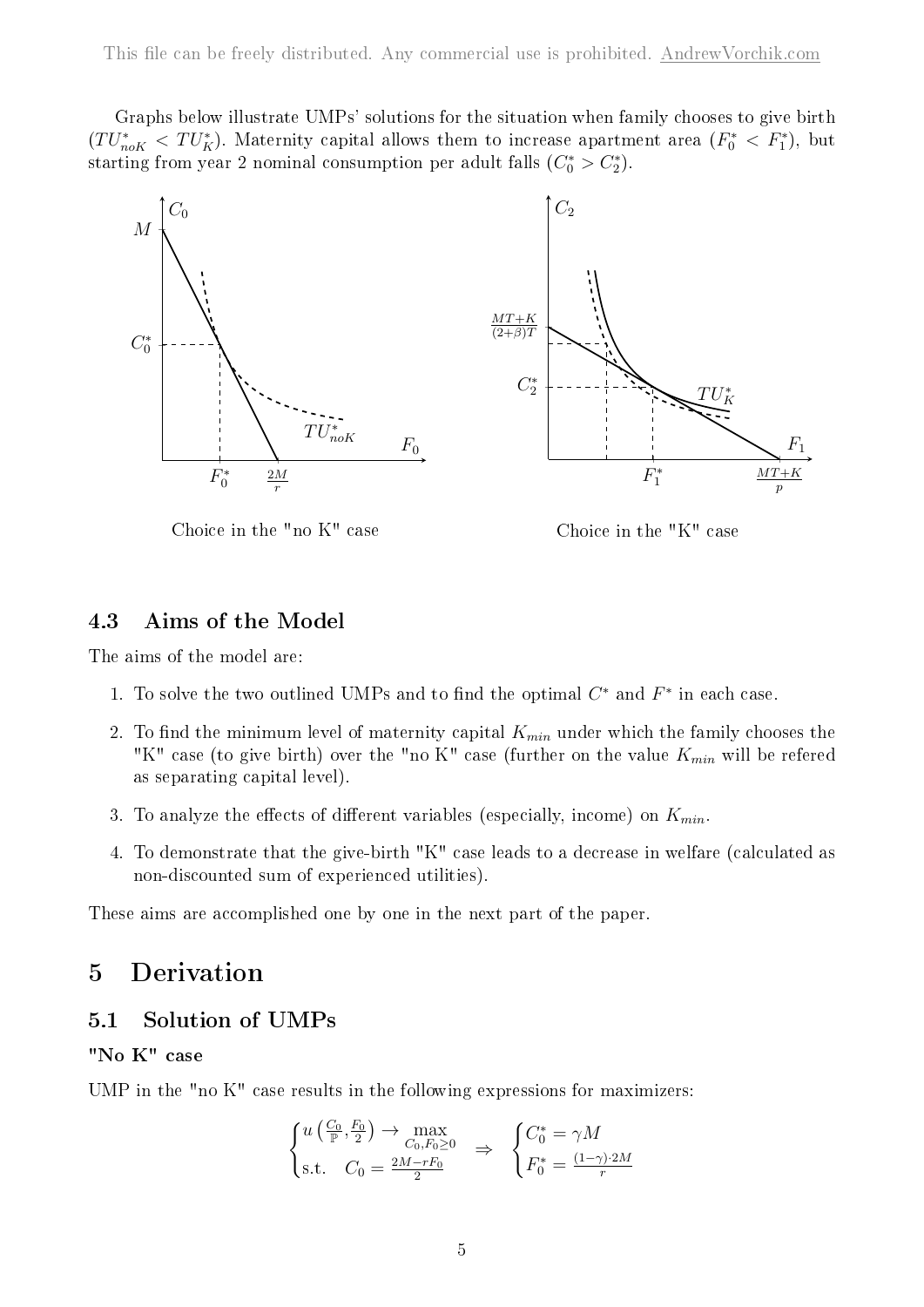Plugging  $C_0^*$  and  $F_0^*$  back into  $u_0 = u\left(\frac{C_0}{\mathbb{P}}, \frac{F_0}{2}\right)$  $\left(\frac{F_0}{2}\right)$  we find the indirect utility function

$$
TU_{n\circ K}^{*} = \frac{1}{1-\delta} \cdot u_0^{*} =
$$
  
=  $\frac{1}{1-\delta} \cdot u \left( \frac{C_0^{*}}{\mathbb{P}}, \frac{F_0^{*}}{2} \right) =$   
=  $\frac{1}{1-\delta} \left[ \gamma \cdot \ln \left( \frac{\gamma M}{\mathbb{P}} \right) + (1-\gamma) \cdot \ln \left( \frac{(1-\gamma)M}{r} \right) \right].$ 

### "K" case

UMP in the "K" case gives the following results:

$$
\begin{cases} u\left(\frac{C_1}{\mathbb{P}}, \frac{F_1}{2+\beta}\right) + \frac{\delta}{1-\delta} u\left(\frac{C_2}{\mathbb{P}}, \frac{F_1}{2+\beta}\right) \to \max_{C_2, F_1 \ge 0} \\ \text{s.t.} \quad C_1 = \frac{M}{2+\beta} \\ C_2 = \frac{(MT+K) - pF_1}{(2+\beta)T} \end{cases} \Rightarrow \begin{cases} C_2^* = (1-A) \times \frac{MT+K}{(2+\beta)T} \\ F_1^* = A \times \frac{MT+K}{p} \end{cases}
$$

where  $A = \frac{1-\gamma}{1-\gamma+\delta\gamma}$  and thus  $1-A = \frac{\delta\gamma}{1-\gamma+\delta\gamma}$ . Plugging  $C_1 = \frac{M}{2+1}$  $\frac{M}{2+\beta}$ ,  $C_2^*$  and  $F_1^*$  back into  $u_1 = u\left(\frac{C_1}{\mathbb{P}}, \frac{F_1}{2+\beta}\right)$  $\left(\frac{F_1}{2+\beta}\right)$  and  $u_2=u\left(\frac{C_2}{\mathbb{P}},\frac{F_1}{2+\beta}\right)$  $\frac{F_1}{2+\beta}$  we find the indirect utility function

$$
TU_K^*(K) = u_1^* + \frac{\delta}{1-\delta} \cdot u_2^* =
$$
  
=  $u\left(\frac{C_1}{\mathbb{P}} \cdot \frac{F_1^*}{2+\beta}\right) + \frac{\delta}{1-\delta} u\left(\frac{C_2^*}{\mathbb{P}} \cdot \frac{F_1^*}{2+\beta}\right) =$   
=  $\left[\gamma \cdot \ln\left(\frac{M}{(2+\beta)\mathbb{P}}\right) + (1-\gamma) \cdot \ln\left(\frac{A(MT+K)}{(2+\beta)p}\right)\right] +$   
+  $\frac{\delta}{1-\delta} \left[\gamma \cdot \ln\left(\frac{(1-A)(MT+K)}{(2+\beta)T\mathbb{P}}\right) + (1-\gamma) \cdot \ln\left(\frac{A(MT+K)}{(2+\beta)p}\right)\right].$ 

### 5.2 Calculation of the Separating Capital Level

The separating capital level  $K_{min}$  is the minimal value of K under which the couple chooses to give birth to a child, i.e. such that the following inequality holds:

$$
TU_K^*(K) \geq TU_{noK}^*.
$$

Therefore,  $K_{min}$  is the solution of equation

$$
TU_K^*(K_{min}) = TU_{noK}^*.
$$

Solving this equation we obtain

$$
K_{min} = M \cdot \left( \varepsilon \times \gamma^{\frac{(1-\delta)\gamma}{\varepsilon}} \times \delta^{\frac{-\delta\gamma}{\varepsilon}} \times (2+\beta)^{\frac{1}{\varepsilon}} \times \left(\frac{p}{r}\right)^{\frac{1-\gamma}{\varepsilon}} \times T^{\frac{\delta\gamma}{\varepsilon}} - T \right),
$$

where  $\varepsilon = 1 - \gamma + \delta \gamma$ .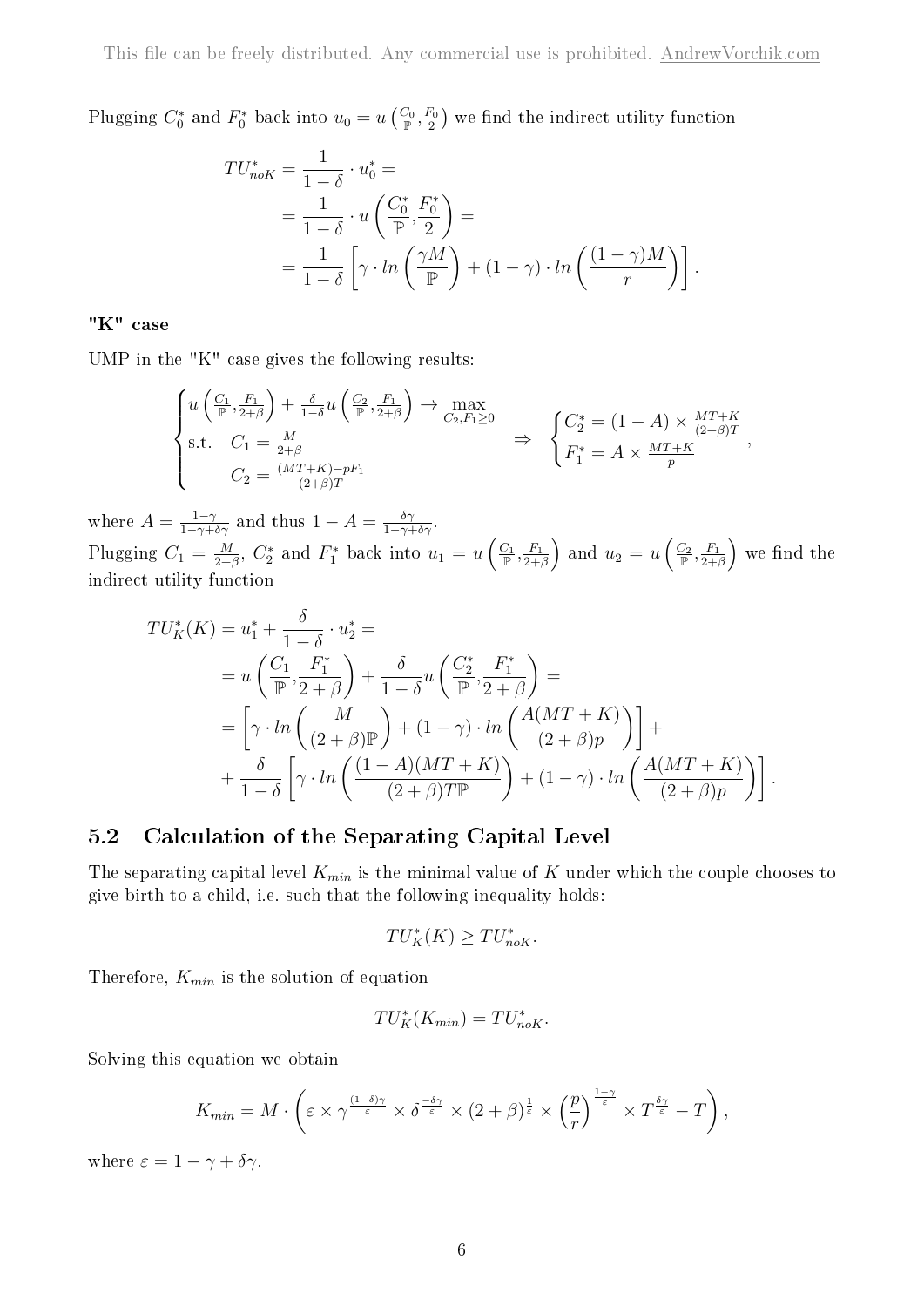

Determination of the separating capital level

Separating capital level is linearly proportional to income

In order to provide an illustration we set numerical values representing a real-life situation:

- $M = 240000$  rubles a year (that is 20000 rubles a month per adult, so the family is relatively poor);
- $p = 40000$  rubles per square meter;
- $r = 6000$  rubles a year per square meter;
- $\bullet$  T = 25 years;
- $\beta = \gamma = \delta = 0.5$ .

Plugging these values in the formula above results in the separating capital level of approximately 326000 rubles. Since actual maternity capital offered by the government exceeds this figure (and equals  $K = 450000$  rubles), the couple under consideration will choose to have a child as this will bring them higher decision utility  $TU_K^*(K)$ .

### 5.3 Effects of Variables on Separating Capital Level

• The separating capital level is *linearly proportional* to income  $M$ . The poorer the family the less capital government needs to motivate it to have a child. This explains why maternity capital is a strong incentive to give birth for poor families but not for rich ones.

 $M \uparrow \Rightarrow K_{min} \uparrow$  by the same factor

• If the share of child's consumption  $\beta$  rises, the separating capital level also increases. because the family has to spend more money on consumption:

$$
\beta \uparrow \Rightarrow (2+\beta)^{\frac{1}{\varepsilon}} \uparrow \Rightarrow K_{min} \uparrow
$$

∙ If the annual rent per square meter goes down, then living in a rented apartment becomes cheaper. Also, when the price per square meter  $p$  goes up, buying a flat becomes more expensive. Both changes make staying at the rented apartment more appealing, that means in order to motivate the family to have a child the capital has to be larger.

$$
\begin{bmatrix} r \downarrow & \downarrow \\ p \uparrow & \end{bmatrix} \Rightarrow \begin{pmatrix} \frac{p}{r} \end{pmatrix} \stackrel{1-\gamma}{\varepsilon} \uparrow & \Rightarrow K_{min} \uparrow
$$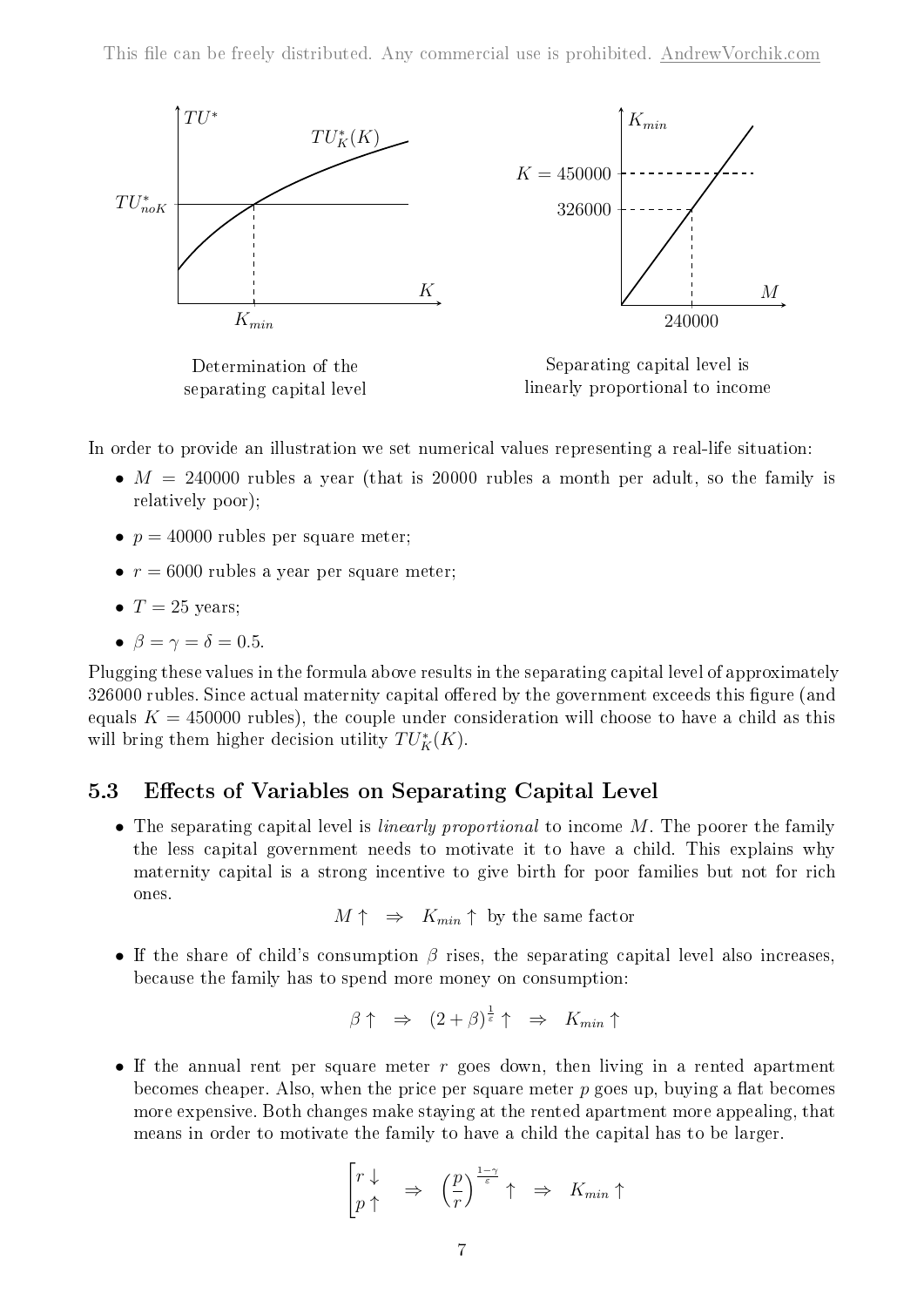∙ The overall price level P characterizing the city where the family lives has no effect on the separating capital level due to the specifics of the model. The price level can be extracted from the selected Cobb-Douglas utility function in a term  $-\gamma \cdot ln(\mathbb{P})$ , that is why an increase in prices will change total decision utility by the same number both in the "no K" case and in the "K" case, thus producing no impact on the couple's choice.

$$
\mathbb{P} \uparrow \Rightarrow K_{min} = const
$$

• An effect of the mortgage tenure  $T$  on the separating capital level is less transparent. From the solution of the UMP for the "K" case it follows that optimal consumption is a decreasing hyperbolic function of  $T$ , while optimal apartment area is an increasing linear function of  $T$ :

$$
\frac{\partial C_2^*}{\partial T} = \frac{1 - A}{2 + \beta} \times \frac{-K}{T^2} < 0, \qquad \frac{\partial F_1^*}{\partial T} = \frac{AM}{p} = const > 0.
$$

If T is increased by one year then at low values of T (assuming  $\delta$  is not high) consumption demanded falls significanty, while at high values of  $T$  the fall in consumption is quite small. On the other hand, a one-year increase in  $T$  rises apartment area demanded by a constant number of squares. Therefore, if T is below some  $T_{peak}$  and is increased by one year then decision utility corresponding to the "K" case falls making the separating capital level larger. Since for high (above  $T_{peak}$ ) values of T the opposite happens, we infer that relation of separating capital level to mortgage tenure is non-monotonic.

$$
\begin{cases}\nT_{peak} - T \ge 1 \text{ year} \\
T \uparrow \text{ by 1 year}\n\end{cases}\n\Rightarrow\n\begin{cases}\nC_2^* \downarrow \downarrow \downarrow \\
F_1^* \uparrow \uparrow\n\end{cases}\n\Rightarrow\n\forall K \text{ TU}_K^*(K) \downarrow \Rightarrow K_{min} \uparrow\n\begin{cases}\nT \ge T_{peak} \\
T \uparrow \text{ by 1 year}\n\end{cases}\n\Rightarrow\n\begin{cases}\nC_2^* \downarrow \\
F_1^* \uparrow \uparrow\n\end{cases}\n\Rightarrow\n\forall K \text{ TU}_K^*(K) \uparrow \Rightarrow K_{min} \downarrow\n\end{cases}
$$

A practical consequence is that if banks offer long mortgages (that is usually the case) and tend to increase mortgage tenures further then the government is able to stimulate the same number of births offering smaller maternity capital.



Consumption demanded of T

Flat area demanded of T

Separating capital level as a function of mortgage tenure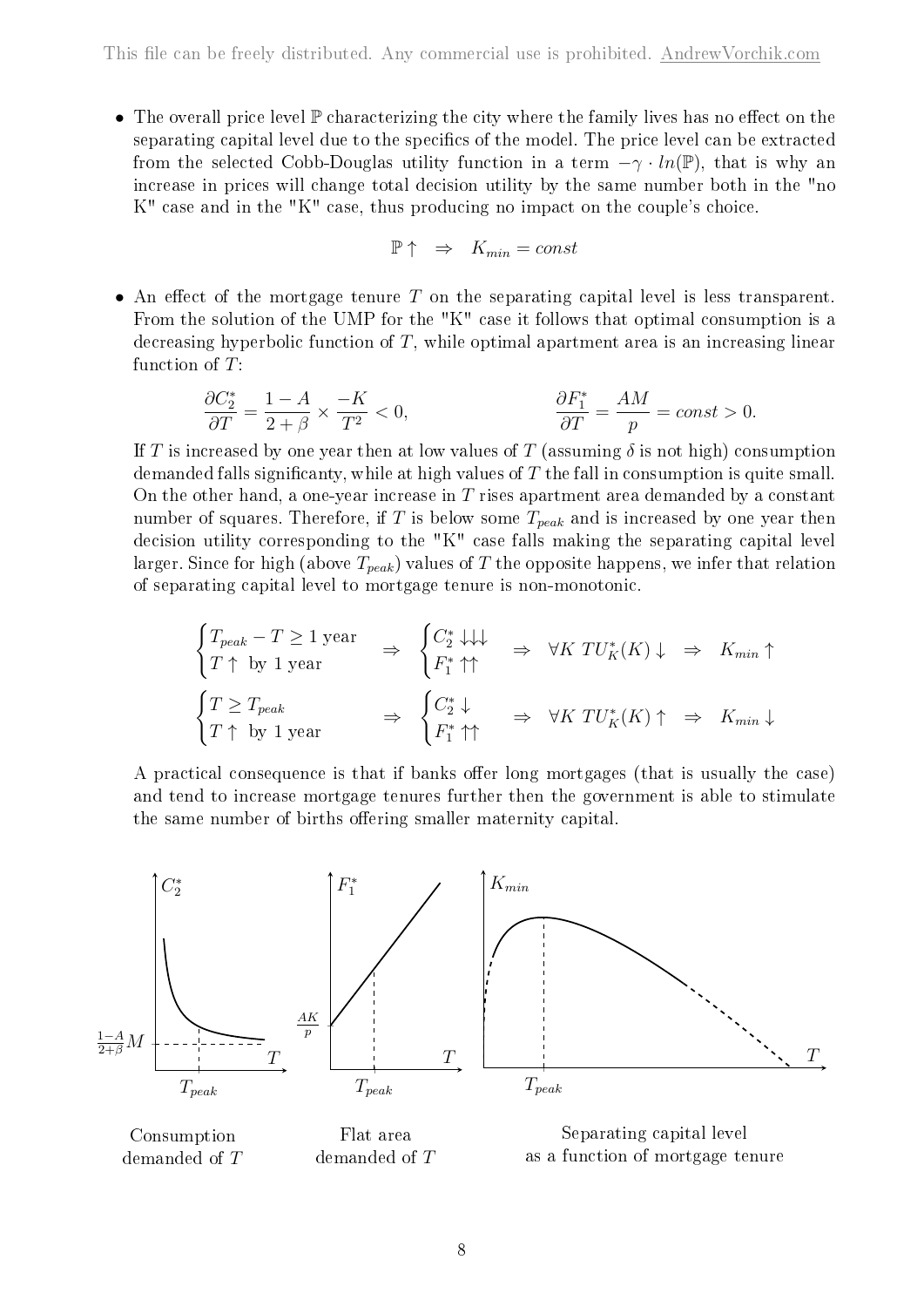### 5.4 Maternity Capital Decreases Welfare

#### The proposition

Accurately the phenomenon is formulated as follows: under any reasonable values of the discount factor  $\delta$  and mortgage tenure T the decision to give birth and receive maternity capital decreases the aggregate utility  $\Sigma U$  experienced by each parent during the first  $(1+T)$  years.

Before justifying this proposition it is necessary to define the aggregate experienced utility. It is a regular (non-discounted) sum of all utilities, received by an adult during the considered time period.

Here are the expressions for aggregate utility experienced over  $(1+T)$  years in both "no K" and "K" cases:

$$
\Sigma U_{noK} = (1+T)u_0^*,
$$
  

$$
\Sigma U_K(K) = u_1^* + Tu_2^*,
$$

where  $u_0^* = u\left(\frac{C_0^*}{\mathbb{P}}, \frac{F_0^*}{2}\right), u_1^* = u\left(\frac{C_1}{\mathbb{P}}, \frac{F_1^*}{2+\beta}\right)$  and  $u_2^* = u\left(\frac{C_2^*}{\mathbb{P}}, \frac{F_1^*}{2+\beta}\right)$ .

Thus, the proposition states that the following system of inequalities holds under any reasonable pair  $(\delta, T)$ :

$$
\begin{cases} TU_{noK}^* < TU_K^*(K) \\ \Sigma U_{noK} > \Sigma U_K(K) \end{cases}
$$

The first inequality means that the family rationally chooses to have a baby and to receive the maternity capital, while the second inequality states that this decision makes each adult worse off in terms of aggregate experienced utility.

#### The proof

The proof starts with rewritting the inequalities in terms of optimized utility values  $u_0^*, u_1^*, u_2^*$ .

$$
\begin{cases} \frac{1}{1-\delta}u_0^* < u_1^* + \frac{\delta}{1-\delta}u_2^* \\ (1+T)u_0^* > u_1^* + Tu_2^* \end{cases} \Leftrightarrow \begin{cases} u_0^* < (1-\delta)u_1^* + \delta u_2^* \\ u_0^* > \frac{1}{1+T}u_1^* + \frac{T}{1+T}u_2^* \end{cases}
$$

Therefore, the following inequality is obtained:

$$
\frac{1}{1+T}u_1^* + \frac{T}{1+T}u_2^* < (1-\delta)u_1^* + \delta u_2^*.\tag{(*)}
$$

Note that both in the LHS and in the RHS weights of the optimized utility values sum up to 1. Recall that  $u_1^* = u\left(\frac{C_1}{\mathbb{P}}, \frac{F_1^*}{2+\beta}\right)$  and  $u_2^* = u\left(\frac{C_2^*}{\mathbb{P}}, \frac{F_1^*}{2+\beta}\right)$ . Thus,

$$
u_1^* > u_2^* \quad \Leftrightarrow \quad C_1 > C_2^* \quad \Leftrightarrow \quad \frac{M}{2+\beta} > \frac{\delta \gamma}{1-\gamma+\delta \gamma} \times \frac{MT+K}{(2+\beta)T} \quad \Leftrightarrow \quad \frac{MT}{K} > \frac{\delta \gamma}{1-\gamma}.
$$

If  $\gamma$  is not extremely close to 1 then the last inequality would hold because  $\delta < 1$  and  $MT/K > 1$ (usually capital is less than total income earned by husband in  $T$  years).

Now assuming that  $u_1^* > u_2^*$ , the  $(\star)$  inequality holds if and only if the weight of  $u_1^*$  in the LHS is lower:

$$
\frac{1}{1+T} < 1 - \delta \quad \Leftrightarrow \quad \delta < \frac{T}{1+T}.
$$